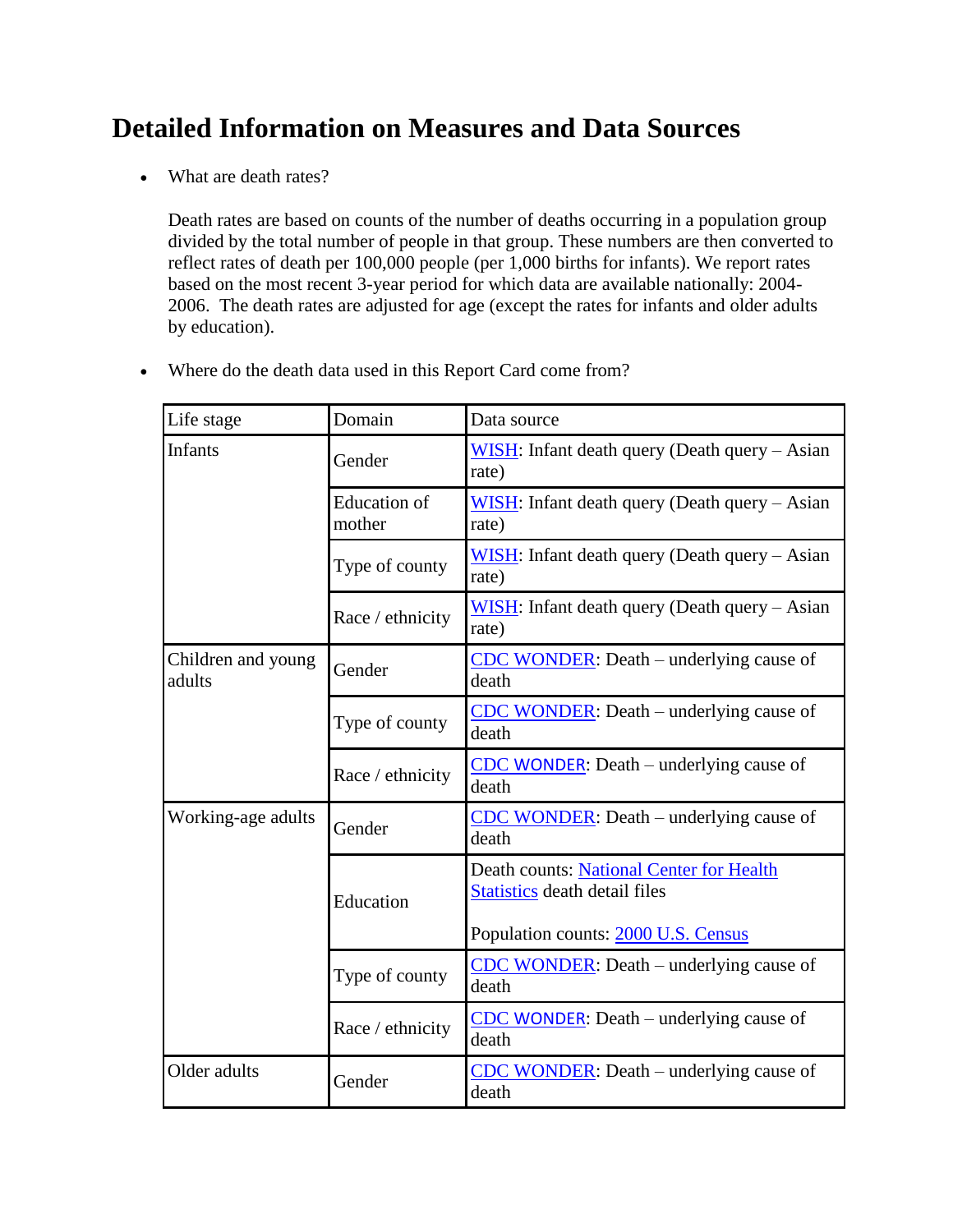|  | Education        | Death counts: National Center for Health<br><b>Statistics death detail files</b><br>Population counts: 2000 U.S. Census |
|--|------------------|-------------------------------------------------------------------------------------------------------------------------|
|  | Type of county   | $\overline{\text{CDC WONDER}}$ : Death – underlying cause of<br>death                                                   |
|  | Race / ethnicity | CDC WONDER: Death – underlying cause of<br>death                                                                        |

• What are unhealthy days?

Unhealthy days are a measure of health-related quality of life. We report the mean (average) number of unhealthy days reported per month. The numbers are based on adult (age  $25+$ ) respondents' answers to two questions about their health in the past month:

- how many days was your physical health poor?
- how many days was your mental health poor?

We report data for the most recent 3-year period for which data on unhealthy days are available nationally: 2006-2008. The mean number of unhealthy days per month are adjusted for age.

For more information on unhealthy days, see [How Should We Measure Health-Related](http://uwphi.pophealth.wisc.edu/publications/briefReports/briefReportv01n01.pdf)  [Quality of Life in Wisconsin?](http://uwphi.pophealth.wisc.edu/publications/briefReports/briefReportv01n01.pdf) on the UWPHI website.

Where do the unhealthy days data used in this Report Card come from?

All of the unhealthy days data are from the [Behavioral Risk Factor Surveillance System](http://www.cdc.gov/brfss) for the years 2006-2008. The death data sources are listed in the table above; all death data are for the years 2004-2006.

Why isn't a measure of health-related quality of life included for infants and children?

The unhealthy days data used in this Report Card are from the Behavioral Risk Factor Surveillance System, which conducts surveys of adults ages 18 and older. Although some other measures of health-related quality of life – such as general health status – exist for children and adolescents, the measure of healthy days is not readily available for individuals under 18 across the United States. Unhealthy days data for young adults ages 18-24 were not included in the Report Card because this age group is combined with children, for whom unhealthy days data are not available nationally.

• Which measures are adjusted for age?

**Death rates**: All death rates are adjusted for age, except the rates for infants – because these rates are not typically adjusted for age – and older adults by education – because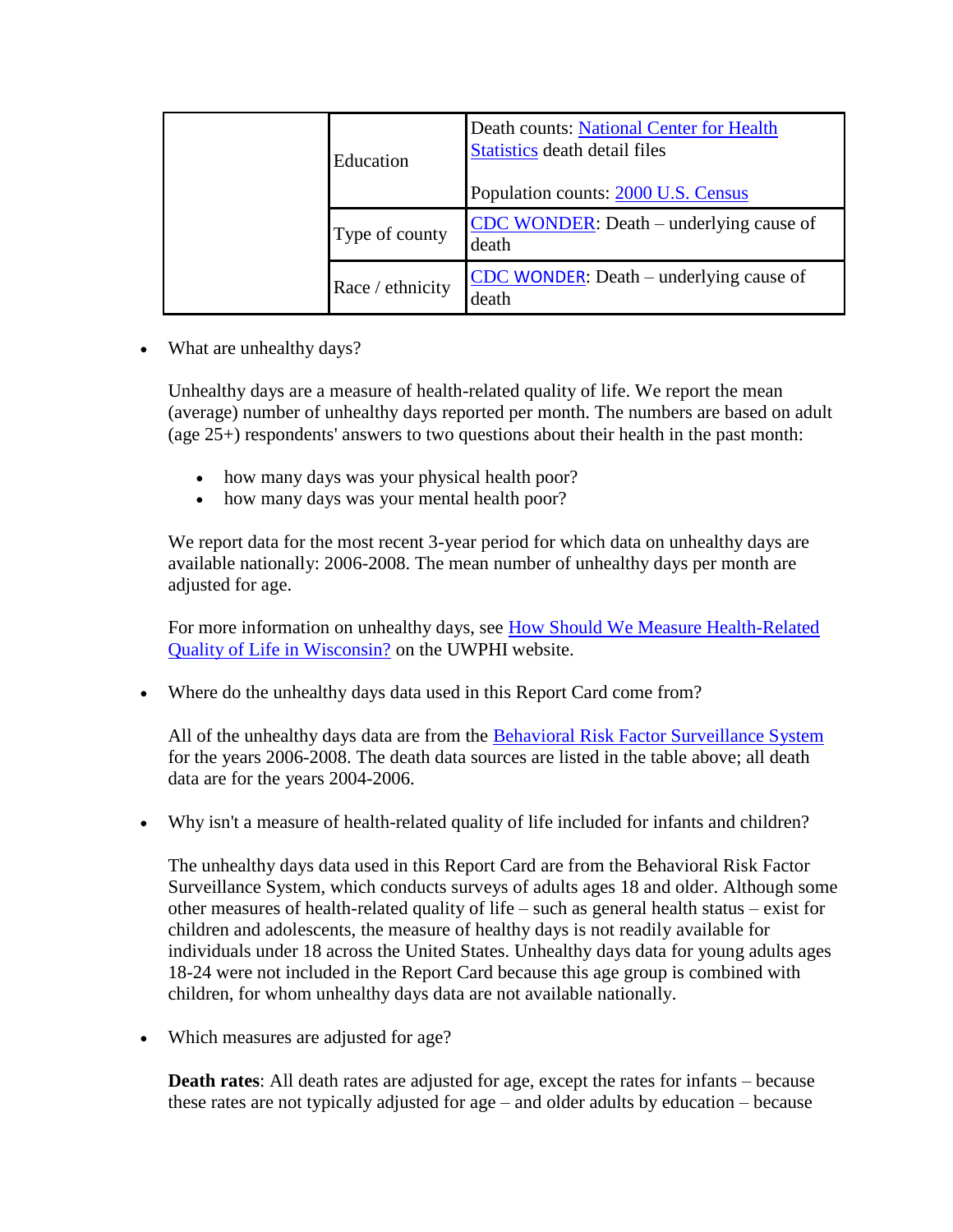census denominators by age were not readily available for those 65 years and older. Data obtained from WONDER and WISH were requested as age-adjusted numbers in the queries. Death rates by education for working age adults were adjusted using the age groups of 25-34, 35-44, and 45-64, and population weights from the U.S. 2000 Standard Population.

**Unhealthy days**: The mean values for unhealthy days per month for working age adults were adjusted for age using the age groups of 25-34, 35-44, 45-54, and 55-64 and population weights from the U.S. 2000 standard population. The mean values for unhealthy days per month for older adults were adjusted for age using the age groups 65- 74 and 75+ and population weights from the US 2000 standard population.

How were the urbanization classifications created?

The four urbanization classifications used in this Report Card were based on the set of six urbanization classifications outlined by the National Center for Health Statistic (NCHS). The "large central metro" NCHS classification is represented in the report as "large urban"; the NCHS classes of "large fringe metro" and "medium metro" were combined to create the report classification of "suburban/urban"; the NCHS classes of "small metro" and "micropolitan" were combined to create the "non-urban" classification; and the NCHS classification of "non-core" is reflected in the report as "rural." A detailed description of the classifications can be found in the table below.

| <b>Health of Wisconsin</b><br><b>Report Card</b><br><b>Urbanization</b><br><b>Classification</b> | <b>National Center for</b><br><b>Health Statistics 2006</b><br><b>Urban-Rural</b><br><b>Classification*</b> | <b>National Center for Health</b><br><b>Statistics Classification</b><br>Description*                                    |
|--------------------------------------------------------------------------------------------------|-------------------------------------------------------------------------------------------------------------|--------------------------------------------------------------------------------------------------------------------------|
| Large urban                                                                                      | Large central metro                                                                                         | Counties in a metropolitan<br>statistical area of 1 million or<br>more population:                                       |
|                                                                                                  |                                                                                                             | 1) that contain the entire<br>population of the largest<br>principal city of the metropolitan<br>statistical area, or    |
|                                                                                                  |                                                                                                             | 2) whose entire population<br>resides in the largest principal<br>city of the metropolitan statistical<br>area, or       |
|                                                                                                  |                                                                                                             | 3) that contain at least $250,000$ of<br>the population of any principal<br>city in the metropolitan statistical<br>area |